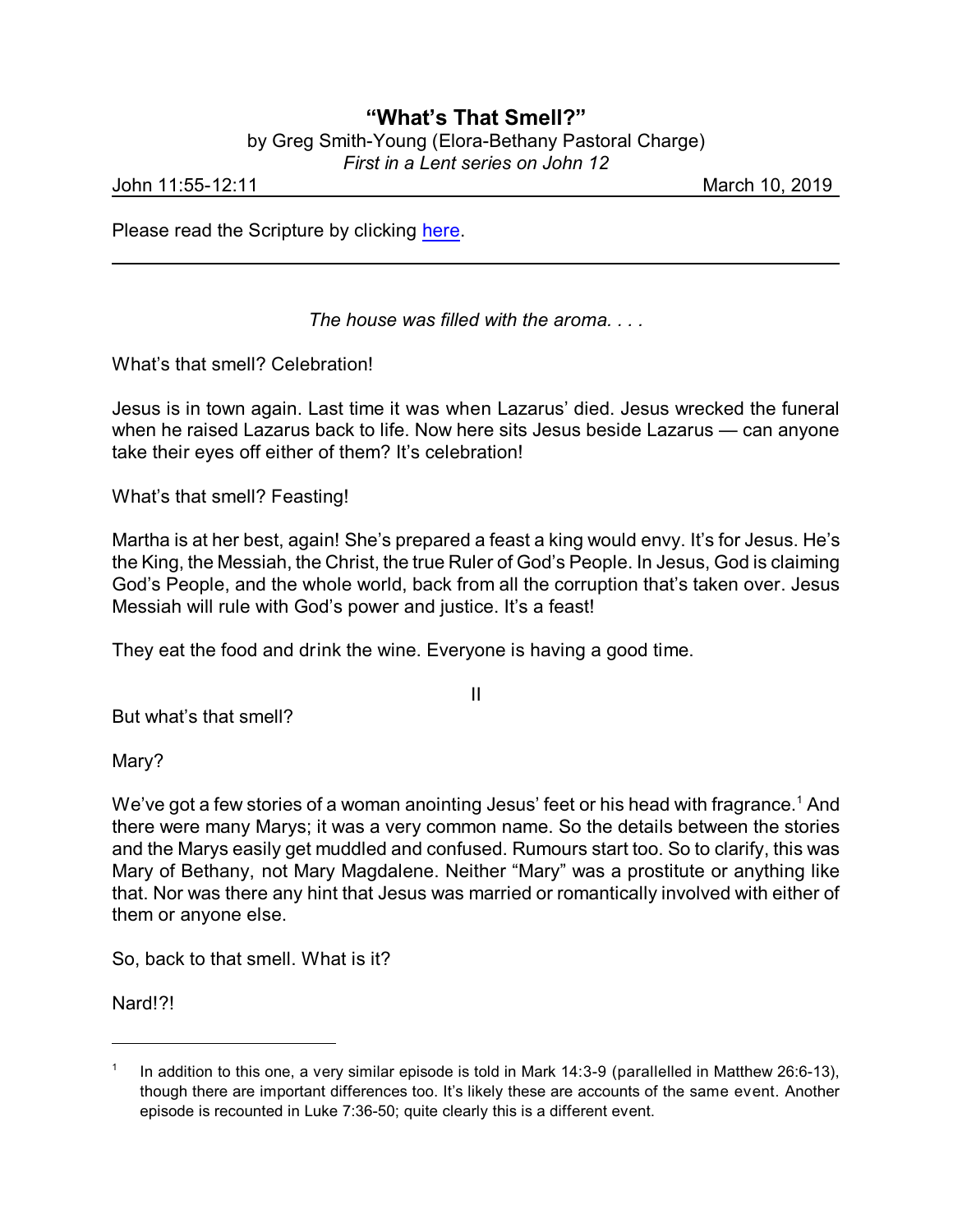Nard is a thick, essential oil. It comes from a plant that only grows high in the Himalayas. Nard was very valuable as perfume, incense, medicine and food seasoning.<sup>2</sup> For the rich. Nard was very expensive. The name "Bethany," this town of Mary, Martha and Lazarus, just outside Jerusalem, means "House of the Poor."<sup>3</sup> How did Mary from Bethany have expensive nard on hand? I have not idea.

What's that smell?

Foot washing!?!

Being forced to wash someone's feet was demeaning. However, choosing to wash someone's feet was a powerful sign. It showed your devotion, your love, your gratitude, your willingness to serve them, and the honour you gave to them. $^{\text{4}}$ 

What's that smell?

Mary is honouring Jesus her rabbi, with extravagance. She is washing his feet with nard.

III

Nard smells sweet, earthy and musky. It's a strong smell that fills the house.

What do you smell?

Mary, at it again!!

Both sisters love Jesus and trust him. Both have seen what he can do. But unlike Mary, Martha knows her place. Theirs was a very gender-divided culture. Women prepared the food and served it. Men studied with the rabbi. Martha knows this. But Mary . . . this has come up before. Another time, Mary had sat with the men to learn from Jesus. Martha spoke her objection, but Jesus congratulated Mary. <sup>5</sup> She acts like a disciple. She is a disciple, a student of rabbi Jesus. We almost take this for granted now, but realize how radical it was when Jesus welcomed women and men to follow him and be his students, to share in the intimacy of the rabbi-disciple relationship. This got people talking.

What do you smell?

 $5$  Luke 10:38-42.

<sup>&</sup>lt;sup>2</sup> <https://en.wikipedia.org/wiki/Spikenard> and [www.mapleholistics.com/blog/spikenard-essential-oil-benefits](https://www.mapleholistics.com/blog/spikenard-essential-oil-benefits/)<br><sup>3</sup> N. T. Wright, Jaka for Eugrupe - Dart 2 (Louis illa Westminster, Jaka Kaav, 2004), 22

<sup>3</sup> N. T. Wright, John for Everyone, Part 2 (Louisville: Westminster John Knox, 2004), 22.

<sup>4</sup> Bruner cites Augenstein: "Footwashing in antiquity is a despicable slave-worthy task. A Jewish server ought not to be forced to such slave work. Therefore in Jewish custom footwashing was only known as the work of a non-Jewish slave. . . . But when done from free will, it can also express the love between two free persons. So in Israel a woman could wash her husband's feet out of love . . . also children [their father's feet] . . . [It is] a showing of honor, too . . . so that students could wash the feet of their rabbis." Frederick Dale Bruner, The Gospel of John, A Commentary (Grand Rapids: Eerdmans, 2012), 702.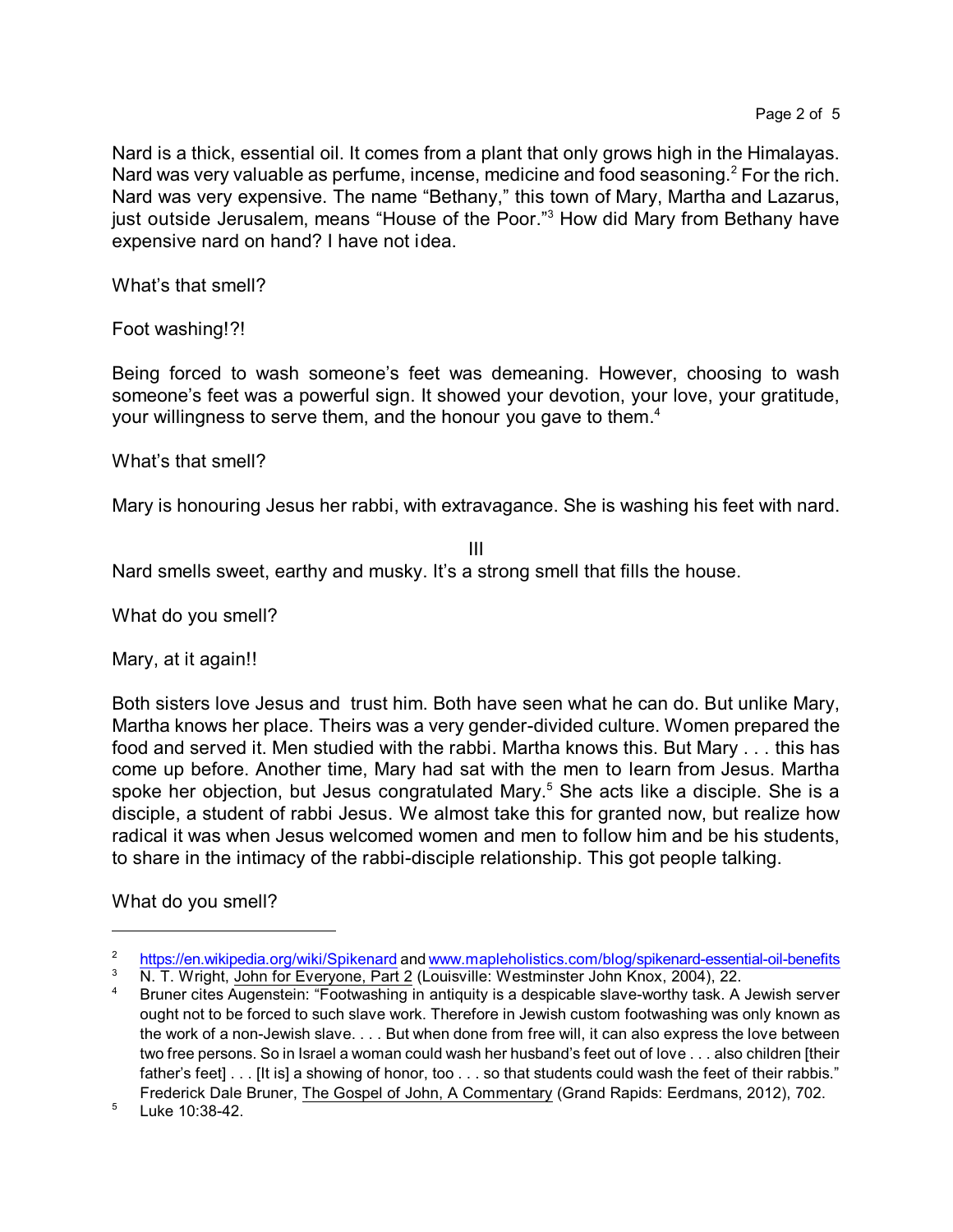I don't think Mary means it sexually. I don't think Jesus takes it that way. But others? That gender-divide meant that men and women were very careful about how they related in public, especially if they were unrelated. No touching. Maybe no talking. Women kept their heads covered. Jesus has already played loose with those taboos. Following him, being his disciple is an invitation for everyone. But this! Mary, touching, washing, fragancing

What do you smell?

Waste!!

Judas has no credibility. His devotion to the way of Jesus is falling apart. His dishonesty is becoming clear. Still . . . she is pouring out nard! A lot of it! It could have bought meals for thousands of people.<sup>7</sup> Whatever Judas' motives, is he right? I'm sure the poor people of Bethany and many other places could use that money.

Jesus' feet! Mary, drying them with her unbound hair! Jesus, letting her!<sup>6</sup>

IV

What does Jesus smell?

Death? His death?

This party is a celebration of life. Lazarus is here!

This party is a getting-ready. The next day, Jesus is going to parade into Jerusalem, leading a crowd proclaiming their king! People are ready for this. Jesus' disciples — men, women and children — and crowds crushing into the city for the annual Passover feast of national liberation, they are all ready and waiting for Jesus to stir them up. Jesus is trending! Reporters are working their sources to find out where he is and what he's planning.

Others are looking for him too. The authorities are pumping their networks of informants, hoping to stop Jesus before he gets started.

 $6$  Craig Keene observes: "[G]iven the taboos of the very pious against even speaking with women, and undoubtedly the suspicions of most people when too much cross-gender affection between non-relatives appeared in public, her action would probably seem immoral to many bystanders if they were present." Quoted in Bruner 698.

<sup>7</sup> Judas says that the nard was worth 300 denarii. A denarius was what a labourer would receive for a days' work. So I figured out what a minimum waged (\$14/hour) worker would get for a 40-hour work week over a 50 week year, and it works out to \$28,000. Another way of looking at it is using the episode in John 6, where 200 denarii is said to be what it would cost to feed a meal to 5,000.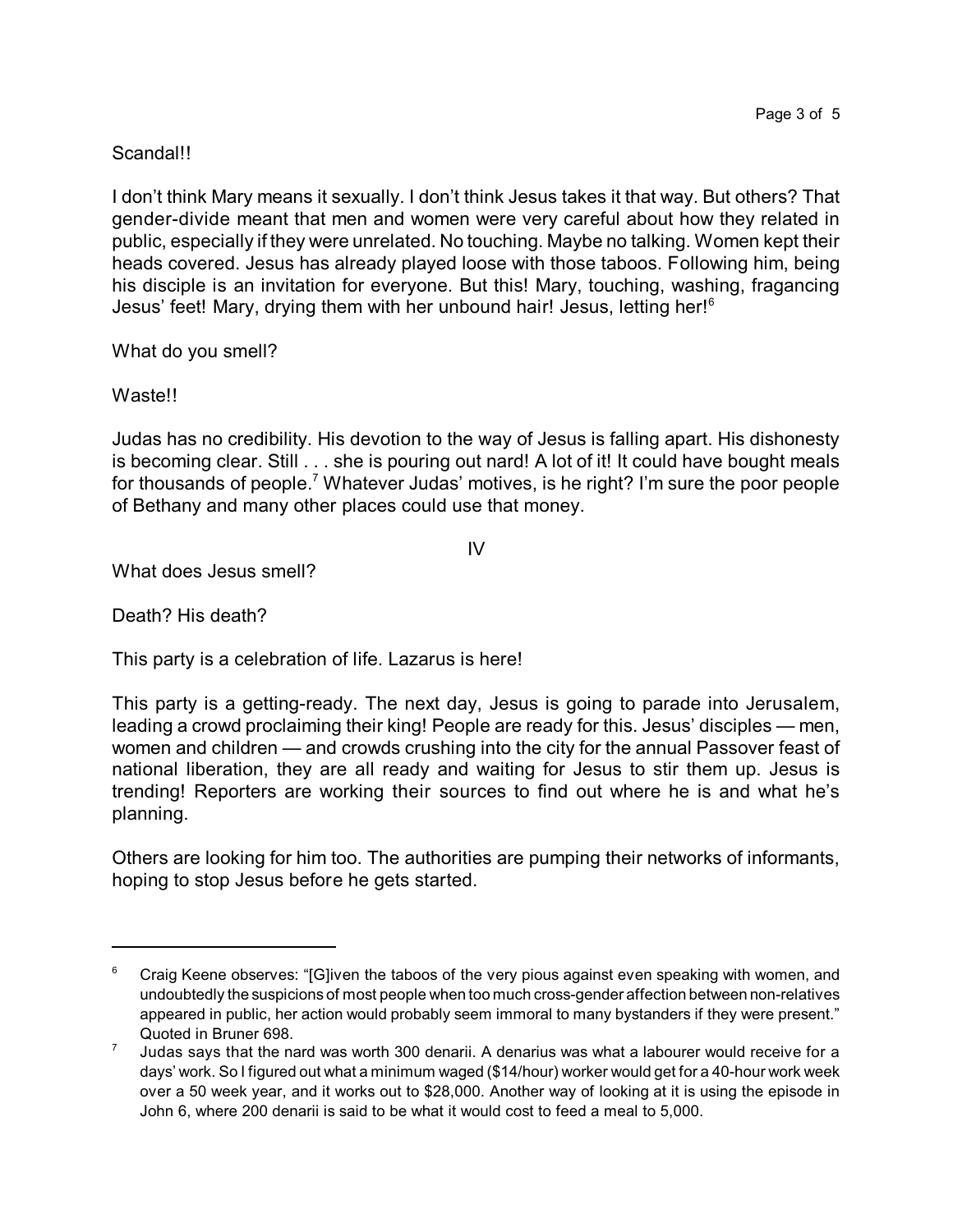But here's Jesus . . . talking about . . . his death.

*"Let her be,"* he says to Judas and anyone else looking down on Mary. *"Those poor you are so concerned about"* — and no one is more devoted to them than Jesus — *"you will always have them with you."* In other words, we have countless opportunities to serve the poor, bless them, help them, act with love to them. Let's not use Jesus' words here as an excuse to ignore the poor or be complacent about poverty. That would be a betrayal of Jesus, maybe as much as Judas'.

*"But you won't always have me,"* says Jesus.

*"What Mary has done is very appropriate for my burial."<sup>8</sup>*

I don't imagine Mary is thinking about Jesus' death at all. But Jesus is. He knows what he is coming toward. On those feet she's just anointed, Jesus is walking willingly to his death.

 $\vee$ 

It's Lent. We're walking with Jesus too. This year, we're working through  $12<sup>th</sup>$  chapter of John's Gospel. This anointing of Jesus by Mary is the first episode. The next is Jesus' arrival in Jerusalem; we'll skip it and come back to it on Palm Sunday. This begins the last week of Jesus' life. Almost half of John's Gospel — 9 chapters — is about this one week.

At this dinner party that starts it off, Jesus makes it so clear where he is going.

We've already had hints:

- Back near the beginning, when John the Baptizer pointed to Jesus and proclaimed: *"Look! The sacrificial lamb of God, who will take away the world's sin."<sup>9</sup>*
- Also near the beginning, when Jesus disrupted the sacrifices in the Temple, and spoke of his own body being torn down and rebuilt.<sup>10</sup>
- When Thomas, without a doubt, talked about going and dying with Jesus.<sup>11</sup>
- With the cloud of opposition growing, and the authorities resolving to put Jesus to an end. $12$

<sup>8</sup> The sentence in verse 7 literally reads, *"She bought [the perfurme] so that she might keep it for the day of my burial."* It's tricky to make sense of this. It's not the day of Jesus' burial; he's still obviously alive. Nor has she kept it for that coming day; it's all over Jesus' feet. Still, I think Jesus' meaning is quite clear: he is linking her actions with his soon-to-come death.

<sup>9</sup> John 1:29.

 $10$  John 2:13-22. This episode when Jesus symbolically stopped the Temple's operations happened during the last week, as the other Gospels make clear. John's Gospel brings it forward to near the beginning of Jesus' ministry, so this event of confrontation and hint of death and resurrection will shape how we read everything that follows.

<sup>11</sup> John 11:16. Thomas is too-often remembered for his "doubting" (see 20:24-29), but rarely for his final and profound proclamation of Jesus (20:28), nor his faithful willingness to suffer and die with Jesus.

 $12$  11:47-53.